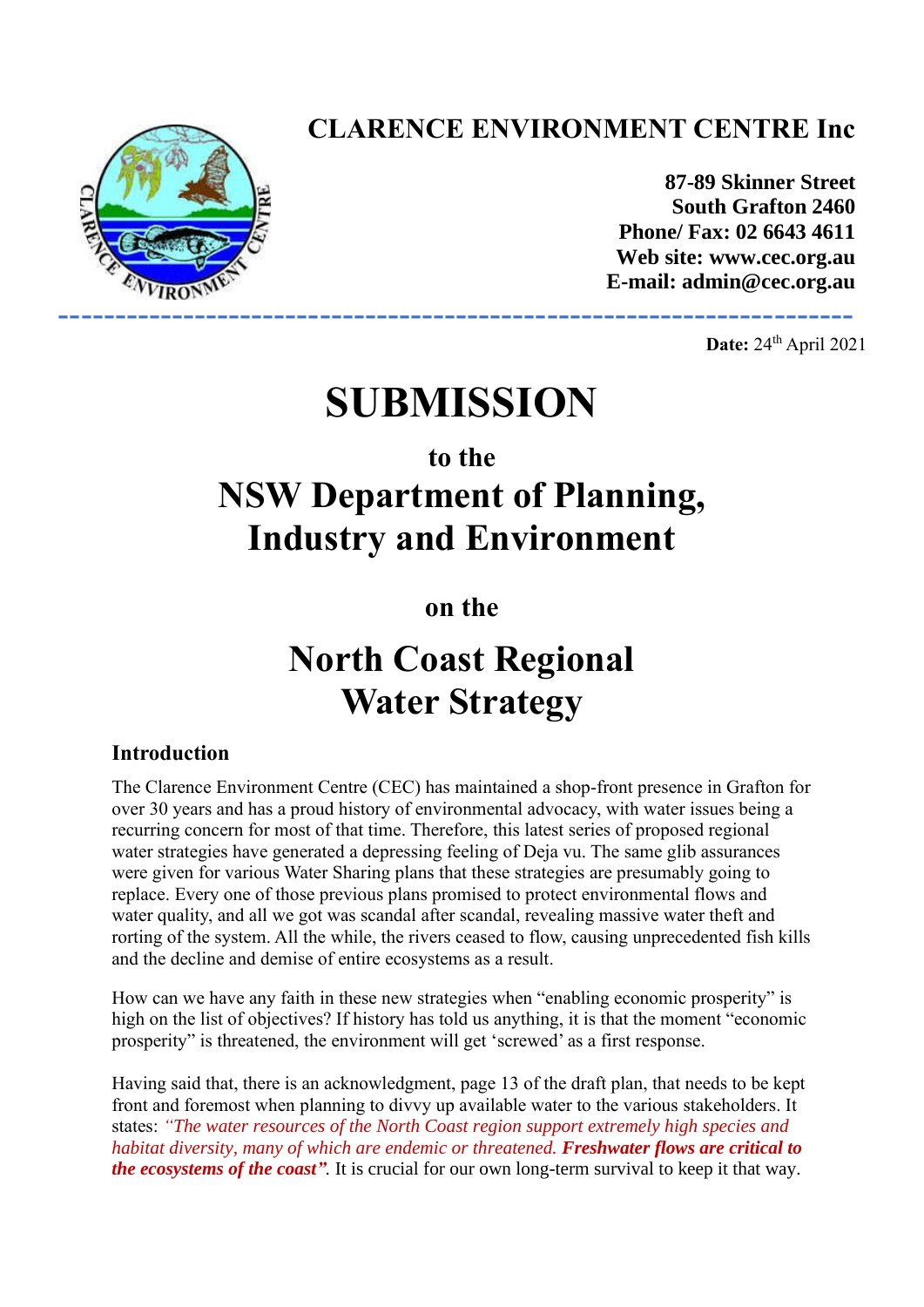## **Discussion**

Before attempting to work on any water sharing plan, we need to know exactly how much water is available, and we are curious to know how that figure will be calculated in this instance. This is because, right now, it is our belief that nobody knows how much water is already being taken or diverted from any of the region's catchment areas.

Every week in this region, new dams are being dug for irrigation purposes, every one of which serves to reduce flows in the system. Nobody knows how many dams there are, how



There are 50 farm dams in this Six Maps image at an intensive horticulture hub near Sandy Beach. Growers are now asking to be allowed to increase dam sizes and build dams on 3rd order streams.

much water they hold, or how much is being used, because there is no requirement to have approval. There are no metres on most pumps, or even a requirement to record extraction rates. In that respect, we applaud the proposed option 29, the *"Improved data collection on water use and patterns".* In fact, we believe that work should have been undertaken **prior** to developing the strategy, as advocated in the previous paragraph.

As it is, when drought strikes, many of those water-users will steal water in order to keep crops and livestock alive. As an environment group, the Clarence Environment Centre fields many complaints from the public about pumps running at night, water tankers pulled up and filling at remote waterholes, and even taking water from mains outlets with unmetered stand pipes. Last year we even received reports of Council tankers taking water from pools along the upper Clarence River, for dust suppression on local roads. We also monitor the water authority's "real time" river gauge data, and periodically report suspicious dips in water flows that make the graph look like a saw tooth.

We have not yet ever had a positive outcome from any of those reports, so clearly there is no respect for the regulations or the environment at any level.

So now we have a new draft Strategy on exhibition, which is going to review the long-term average annual extraction limits (LTAAELs), explaining that it will, *"consider the ecological, economic, social and cultural water needs of the region",* going on to claim, *"the review may result in higher or lower LTAAELs".*

The subsequent explanation that: *"Higher LTAAELS would support economic growth because more water access licences could be issued for productive use",* and knowing the government's complete dependence on economic growth, higher rates of water extraction for that purpose is virtually assured under the proposed changes. Looking at the list of options confirms this, **with not a single option calling for reduced extraction**!

## **The Draft Strategy Population growth**

Population growth is identified time and again in the Draft Strategy as something that will increase the demand for water, but nowhere is there a suggestion that capping or reducing population, should be an option. Why is that?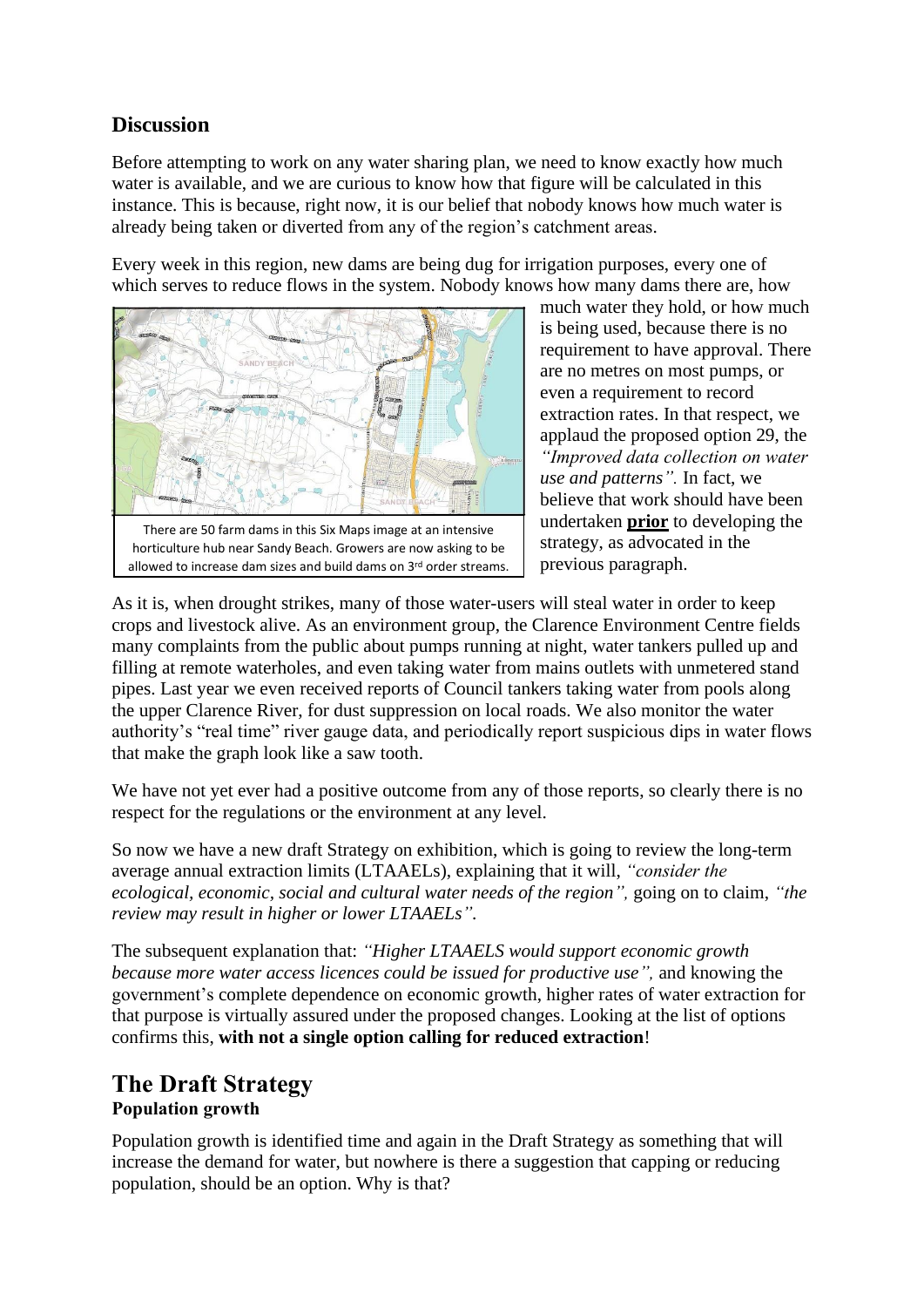Economic growth, and the need for population growth to achieve it, is completely unsustainable, and the strategy acknowledges that some councils are actually making *"targeted efforts to attract population growth".* As it is, water security risk for the tablelands cities of Armidale and Tenterfield, is predicted to rise from "very low" to "very high" within 20 years as a direct result of population growth. Even the coastal city of Grafton will see its water security risk jump from very low to high.

Everyone acknowledges that the world is already over-populated, but the Draft Strategy claims to *"seek to maximise opportunities that support expected population growth* so why this insane pursuit of economic growth that can only end in disaster?

## **Climate change**

It is gratifying to know that those developing the water strategy, now have a greater range of climate and weather data available for use in modelling, and potentially choosing from the extensive range of options. However, the Draft Strategy accepts that: *"Higher temperatures, increased evaporation, increased fire risk, changes to rainfall patterns and associated flows, sea level rise and potentially more intense dry and wet periods could all significantly impact water-dependent ecosystems that have evolved over millennia to thrive in natural cycles that are now changing".* 

Therefore, with the incredibly rapid, and unprecedented rise in global temperatures that have already occurred this century, and predicted to rise rapidly into the future, we question the value of paleoclimate data over a period of history that has never been this hot.

Reading the Clarence Valley Council's recently adopted drought management strategy, we are told that average evaporation rates exceed average rainfall (see strategy's graph below).



Figure 7 shows monthly rainfall totals for Nymboida for an extremely wet year (1950) and dry years (1915 and 2019) compared to the median monthly rainfall from 1910 to 2019, highlighting the large variability in rainfall that can occur from month to month and year to year.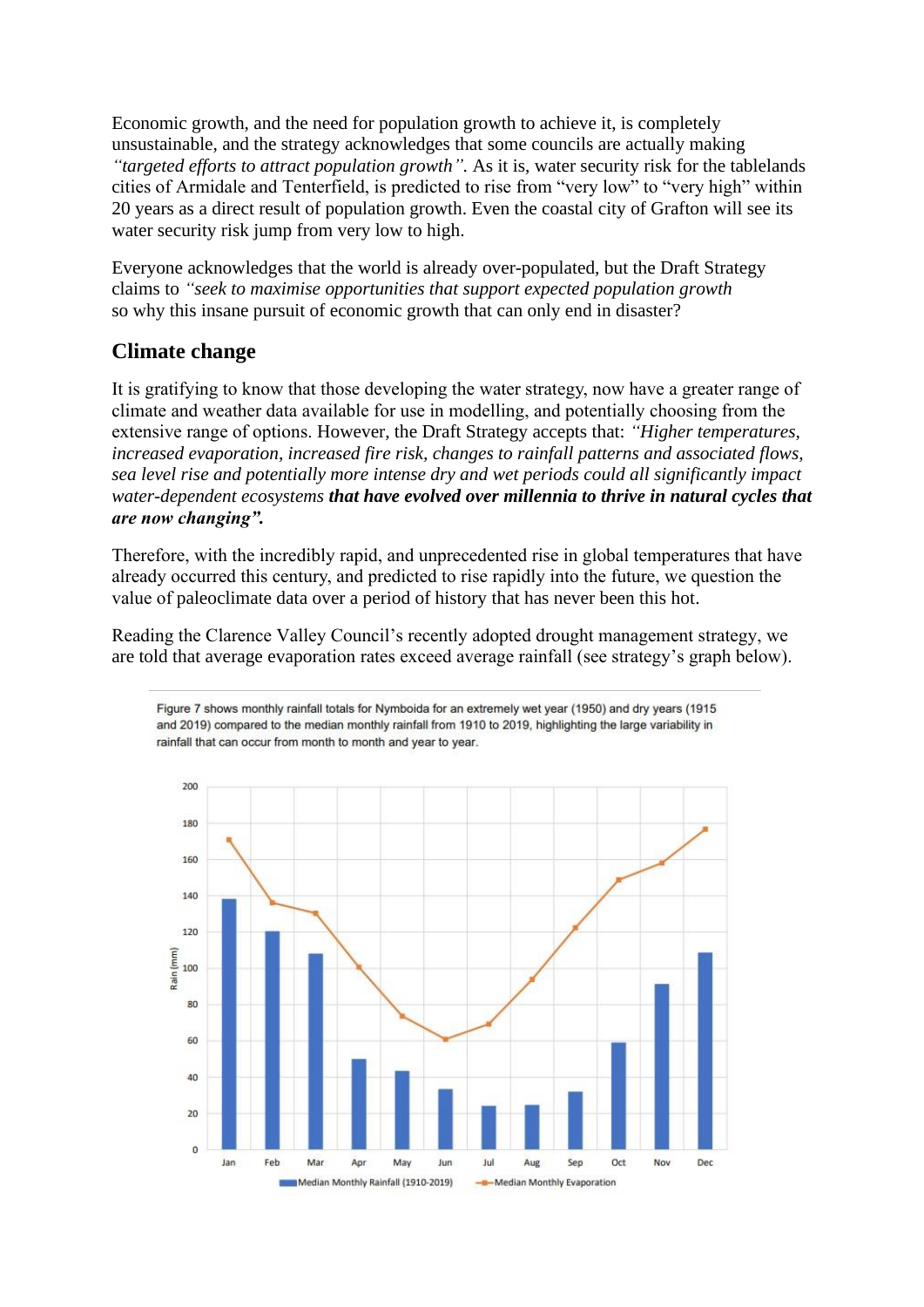To us, this statement is illogical. However, anyone who owns a backyard swimming pool knows that evaporation rates from open water bodies is significant, and something that will increase as the world heats up.

However, the strategy appears to downplay the impacts of evaporation by concentrating its modelling on evapotranspiration, the process of evaporation via plants. This allows the conclusion that, *"the Inter-decadal Pacific Oscillation (IPO) will affect rainfall more significantly than evaporation",* whereas, on average, evaporation from open water bodies will greatly exceed input from rainfall run-off. Therefore, this is a real concern when so many of the "long list of options" focus on new dams or increasing the size of existing dams. That concern is amplified by the fact that adjoining regional strategies, not only propose new dams, but are seeking to source water from coastal river systems to help fill them.

The Strategy acknowledges that *"Higher temperatures, increased evaporation, increased fire risk, changes to rainfall patterns and associated flows, sea level rise and potentially more intense dry and wet periods could all significantly impact water-dependent ecosystems that have evolved over millennia to thrive in natural cycles that are now changing".* **So why threaten those natural flows by cutting them off?**

Currently, the Mid North Coast region is experiencing an enormous surge in intensive horticulture, and with it the construction of farm dams on every available  $1<sup>st</sup>$  and  $2<sup>nd</sup>$  order stream. The subsequent push for irrigators to be allowed to construct dams on 3<sup>rd</sup> order streams, if successful, would be a disaster and see major rivers such as the Orara River dry up completely on a regular basis with each prolonged dry period.

#### **Turning coastal rivers inland – The decadal revival of Bradfield's grand vision**

The long list of options includes the inter-catchment transfer of water, or more correctly, the extension of inter-catchment transfer, the possible extension of the Coffs Clarence regional water supply to the Bellinger and Nambucca River catchments.

The Strategy does make the point that there is no option to transfer water across the Great Dividing Range, but at the very end that there are options in the Border Rivers and Gwydir Strategies, for dams to be built within the catchments of coastal rivers for transfer of water to inland river systems.

The Clarence River has been a constant target for such proposals for close to 100 years, beginning with Bradfield's 1928 vision of 'turning around' numerous east coast rivers. As in that case, every subsequent proposal has been dismissed because they made no economic or environmental sense. However today, water is making some people very wealthy, so the pressure has been increased.

These proposals arrive with regular monotony, and one current scheme, still in the early stages, is coupled with the more advanced Mole River dam proposal, which is still in the 'options for consideration' stage (Border Rivers Regional Water Strategy).

No doubt when the next stage is commenced, the same mythical figures will be trotted out to justify the plan. One classic myth is the Clarence River's supposed 5 million megalitre average annual flow. This was the basis of the Snowy Mountains Engineering Corporation's (SMEC) 2007 feasibility study into the damming of the Clarence River to provide water to South-east Queensland.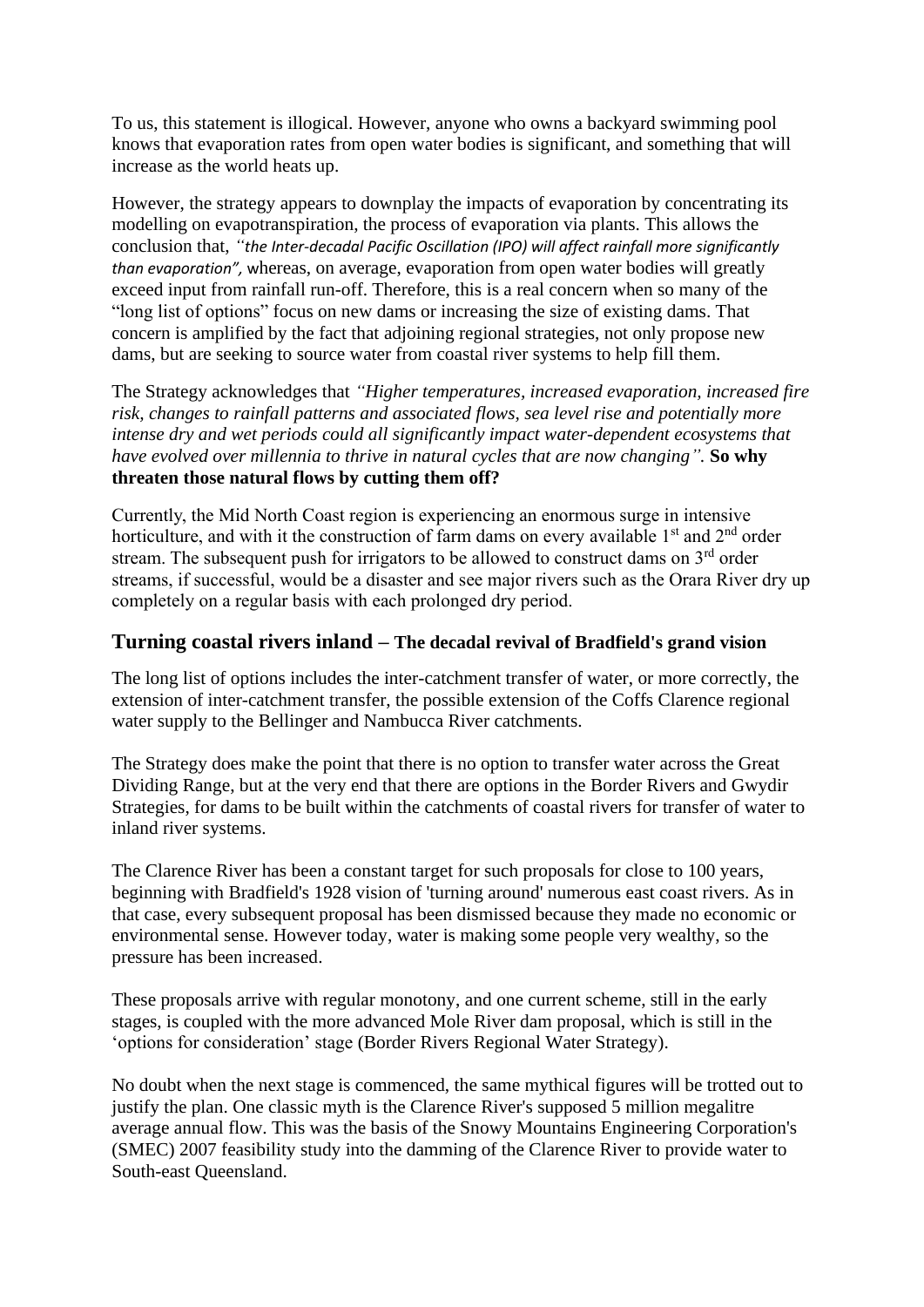The Clarence Environment Centre investigated that claim after finding that the average annual flow recorded over the 35-year life of the gauge at Lilydale, on the edge of the tidal pool near Copmanhurst, was a mere 3,072,884ML per year.

Furthermore, in the 15 years to 2007, the average was under 2 million, with 6 of those years delivering less than 1 million. We have not had the time to check the last 13 years, but suspect the average has likely dropped even further over that period as a result of increased extraction for irrigation.



Annual Flows, Clarence River at Lilydale

So where did the 5 million megalitre figure come from? SMEC's desktop study claims to draw on a previous study, the NSW Water Resources Commission's "Possibilities for Inland Diversion of NSW Coastal Streams" (Rankine & Hill 1981). That report also led to the 1988 "Inland Diversions – Where to from here" investigation by the then NSW Department of Water Resources. The report on that seminar also makes the 5 million megalitre claim, but also reveals that the Rankine and Hill report was "a preliminary investigation", and that: *"The Consultant's desk-top exercise relied on readily available information..."*.

Undoubtedly one of the sources of that 'readily available information' that has perpetuated the myth was a report presented by the Clarence Valley Interdepartmental Committee on Water Resources (June 1975). The CEC obtained a copy of that report (The Jackadgery Multipurpose Dam Project), which again (p 6) made the claim that the Clarence "has a long-term average annual runoff of some 5 million megalitres." Unfortunately, that 37-page report does not provide a single reference, **but we believe we have solved the mystery of the myth!**

As can be seen in the above graph, the Lilydale gauge began measuring flows in 1970, which would have provided 4 years of data by the time the Clarence Valley Interdepartmental Committee on Water Resources put out its report in 1975. **However, it so happened that 1972 delivered the highest flows ever recorded in the Clarence, close to 10 million megalitres, raising the average flow for those 4 years to just over 5 million.** I'm sure some of those engineers undertaking the subsequent desk-top studies would have realised this anomaly **but, if you are promoting a plan to transfer 1 million megalitres across the range, the figure of 5 million megalitres of available water, looks a lot more acceptable than a mere 2½ million.**

Table 1. Annual flows of the combined river flows in the Clarence River measured at Lilydale between 1970 and 2006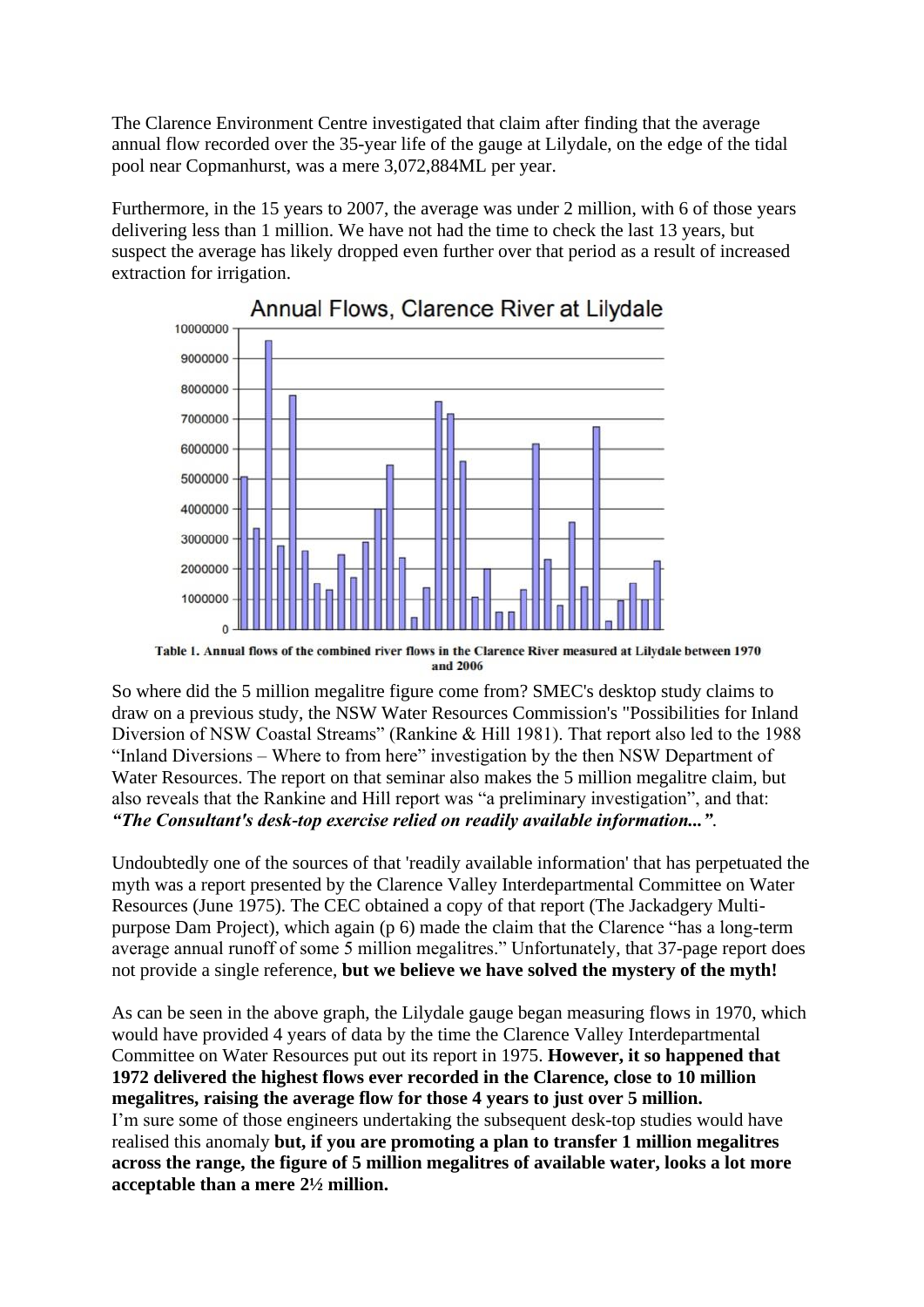## **Water quality**

Reading through the list of options, we read the observation that: *"Many councils in the region cannot extract river water when turbidity levels are high, even if flows are sufficient".*

It is hard to imagine anyone acknowledging this fact, and then failing to recommend a single action to prevent the root causes of that turbidity, yet that is exactly the case with this current strategy.

We all know the main causes, and they must be addressed. Logging disturbance; plantation clear-felling; grazing leases in state forests with unfenced creek and river banks; the same problem on private grazing properties; land clearing; poor or non-existent erosion control in cultivation, particularly the intensive horticultural sector; road and infrastructure construction and maintenance; mining, and much, much more. **We simply have to take these pollution issues seriously!** (see "Water crisis" attachment).

\* \* \*

## **Water security**

We see water security as an extension of water quality, which can interrupt supply of potable water during periods when turbidity levels are high. The threat to water security occurs when water is rendered undrinkable over a prolonged period, or even permanently. This has occurred all over the world and even here in Australia by mining accidents.

Before jumping to the well-used response that those types of accidents are history, and that today's robust consent conditions and strict regulations would ensure accidents wouldn't occur, we point to the Baal Gammon incident in Queensland just 2 years ago.

Our own Clarence Valley Council had condoned mining exploration within the Coffs-Clarence regional water supply catchment for decades before the community raised concerns and demanded action to stop the threat from mining. However, even now, the State Government, through our local member is still glossing over those concerns claiming that this is only exploration, the drilling of a few holes, and causing no problems at all.

The entire coastal population south from Iluka to beyond Kempsey, along with inland cities like Armidale and its satellite towns and villages, are totally dependent on drinking water that originates from the Dorrigo Plateau. The question we ask is: Why is mining exploration, particularly for those minerals that are highly toxic, or involve the use of toxic pollutants during the extraction process, allowed to occur all across the Plateau?

It is gratifying to see that the threat to water from mining does receive mention in the Strategy, something that was completely ignored in the Border Rivers Strategy. Nevertheless, it is disappointing to see that State Government attitude reflected in this Strategy, despite this having the potential, albeit minimal, to wipe out our entire regional water supply.

Our region enjoys the highest rainfall of anywhere in NSW, particularly the Dorrigo Plateau, and this fact alone should have had alarm bells ringing. Flash floods are something that has triggered catastrophic tailings dam failures around the globe. A relatively small tailings dam failure occurred at the Timbarra Gold Mine on Timbarra Creek, a tributary of the upper Clarence in very recent times, despite the "robust" measures supposedly in place to prevent it. **Mining activities should be excluded from all urban drinking water catchments.**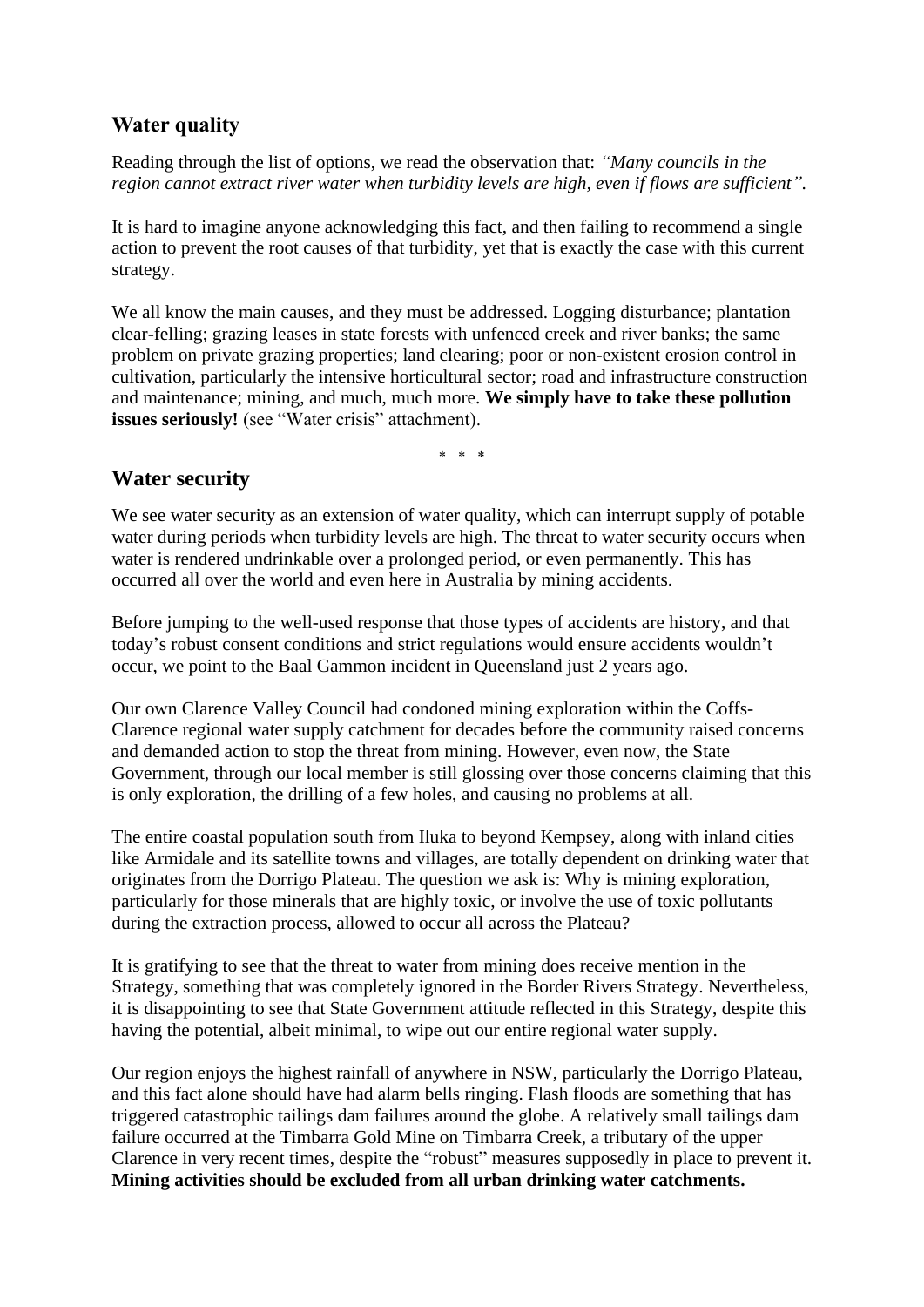### **Assessment of options**

The Strategy's stated objectives are to *"deliver and manage water for local communities", "Enable economic prosperity", "Recognise and protect Aboriginal water rights",* **and finally,**  *"Protect and enhance the environment",* **and** *"identify least cost policy and infrastructure options".*

There are 35 various options presented to achieve these objectives, some of which, in our opinion, have merit, while others are a recipe for ecological disaster. We have therefore assessed those options as either supportable, unsupportable, or supportable with conditions.

**1. Expand the Clarence-Coffs Harbour Regional Water Supply Scheme** 

**Not supported.** The Coffs Clarence Regional water supply has already been proven to have problems. The Shannon Creek dam, the main off-stream storage was highly effective in providing water to the region during the 2019 drought. However, despite 2020 being one of the wettest years on record, and the start to 2021 likewise receiving way above average rainfall, the dam is still only 80% full, owing to turbidity problems in the Nymboida River. With no plans to slow population growth, extending the system to other communities would likely threaten the security of the supply to existing users.

**2. Portable desalination** 

**Supported.** There are smaller communities, relatively close to the ocean that could be drought-proofed by portable, or even permanent desalination plants. Sea water is one commodity that is actually increasing! We would not support desalination of bore water or other subsurface water bodies.

- **3. Emergency water supply provided by new pumped hydro storage projects Conditional support only.** We believe the long-term economics, of what is an extremely expensive option, has been properly considered.
- **4. Augment Shannon Creek Dam Not supported.** See response to #1 above.
- **5. Upgrade major town water treatment facilities Supported**
- **6. Repurpose existing assets to provide emergency storage for local industries Conditional support only**. We would need to asses these proposals on a case-by-case basis before giving our approval
- **7. Vulnerability of surface water supplies to sea level rise and saline intrusion Conditional support.** We do support the investigation of the impact of sea-level rise. However, once again we would need to assess options proposed to mitigate those impacts on a case-by-case basis before giving them a tick of approval. Before leaving this particular option, who is responsible for the statement that: *"Climate change is likely to lead to sea level rise (globally)"?* It does nothing to bolster confidence in the whole process to think that the Strategy's authors aren't sure, or have doubts the sea levels are rising as a result of climate change.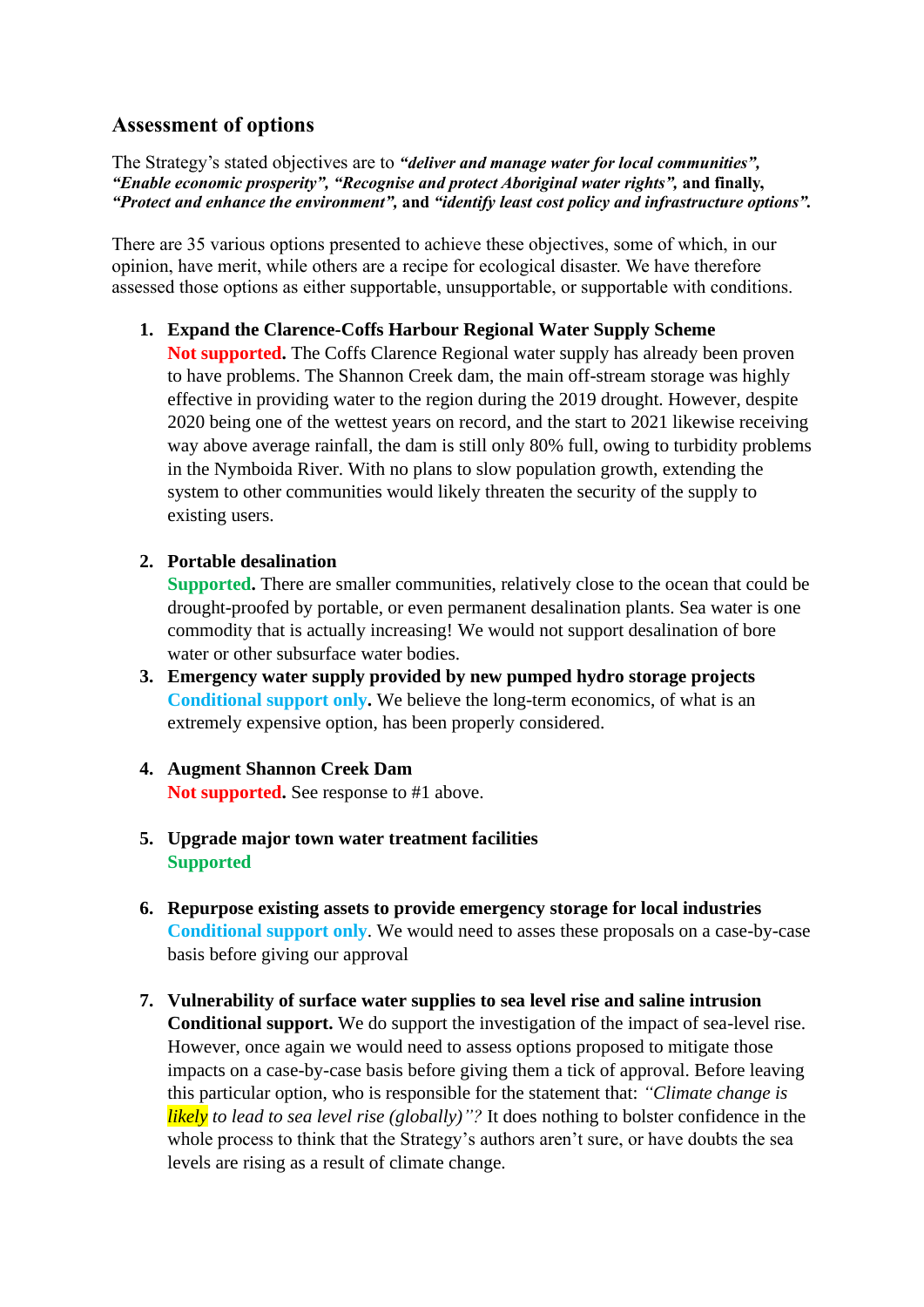- **8. New industry and rural licence category within major council storages Not supported.** This is our greatest concern, the objective of "enabling economic prosperity". With an expanding intensive horticultural industry, and rampant mining exploration, we cannot support any move that could see local cash-strapped councils lured into deals that could threaten water security for communities and the environment.
- **9. Protecting coastal groundwater resources for town water supplies and rural water users**

**Not supported.** It isn't clear to us exactly what this means, but presume it means "preserving" groundwater for the exclusive use of town and rural water users. Hardly what we would consider to be "protecting" the water. We fear that once groundwater is tapped, it will eventually be over-extracted and again the environment will most likely be the loser.

#### **10. Remove impediments to water reuse projects Supported:**

#### **11. Increase use of recycled wastewater for intensive horticulture**

**Conditional support only.** Recycled wastewater should only be offered the purchase of wastewater (not provided free) if there is no preferred use available.

#### **12. Indirect potable reuse of purified recycled water**

**Unupported** We have no faith in Council's ability to ensure mistakes don't occur, the risk of serious contamination is too high,

#### **13. Direct potable reuse of purified recycled water**

**Supported.** Dual reticulation should be provided to all Greenfield residential development.

#### **14. Increased harvestable rights**

**Unsupported.** See arguments against increased harvestable rights above. Landowners across the board pay no attention to these rights, and will 'steal' water if they need it.

**15. Increased on-farm water storage Protecting and enhancing natural systems Unsupported**. This is just another term for increasing harvestable rights.

### **16. Establish sustainable extraction limits for North Coast surface water and groundwater sources**

**Conditional support only.** We would prefer groundwater not be tapped for water supply purposes, See argument at #9 above

**17. Convert low-flow water access licences to high-flow water access licences Conditional support only.** We presume this entails to construction of off-stream storages (Turkey-nest dams) on farms. We believe there would be benefits for aquatic ecosystems, but urge that any such move be supported by strong compliance monitoring to ensure a) the storages are not dams, and: b) there are means of checking that water is not over-extracted. i.e., tamper proof meters on pumps.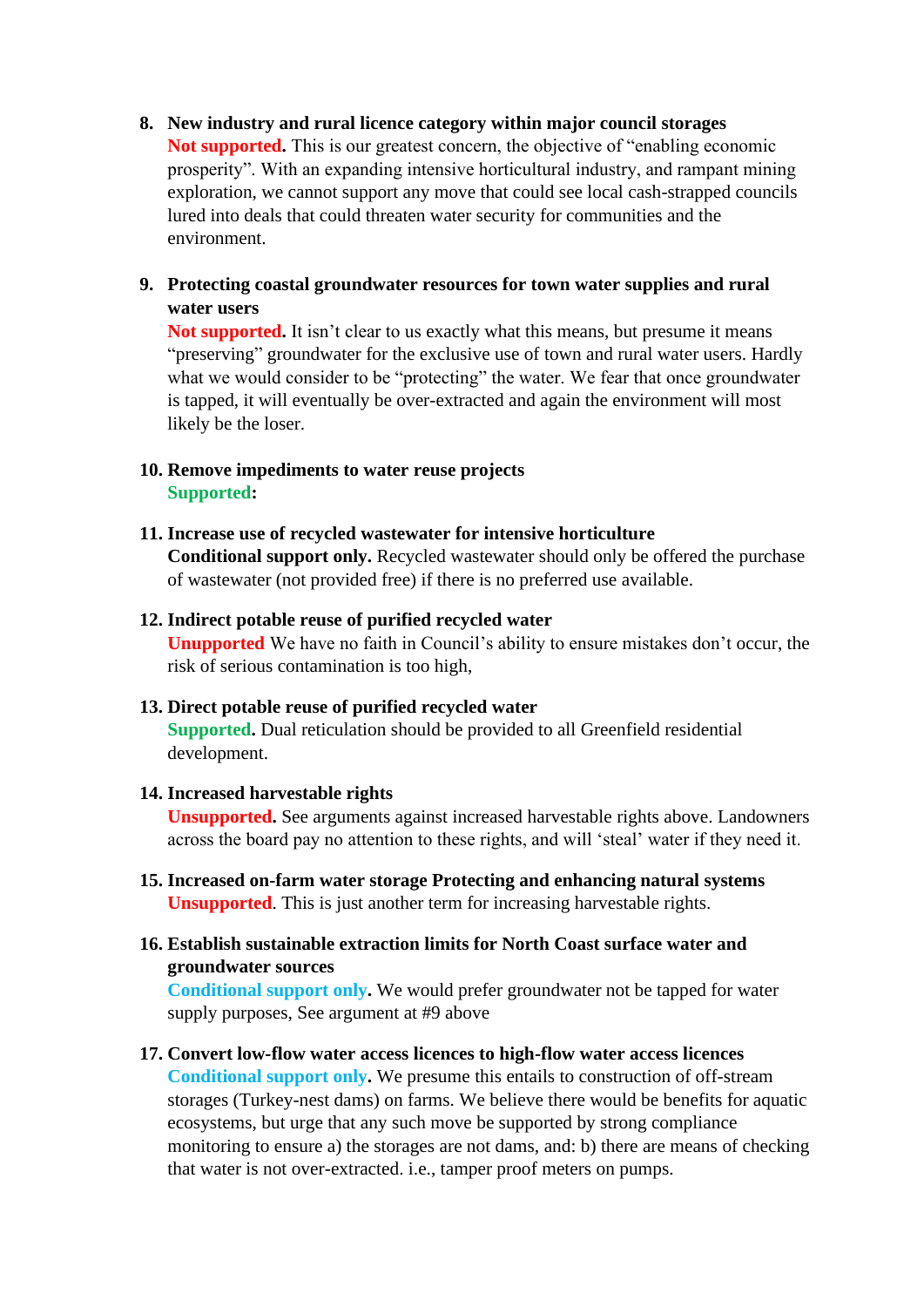#### **18. Long-term water plans to support healthy coastal waterways**

**Supported.** We fully support the development of a long-term plan, although the claim the process will *"build on the experience and learnings of the NSW inland long-term water plans"*, hardly engenders confidence.

- **19. Characterising coastal groundwater resources Supported.** Particularly the metering of all groundwater take.
- **20. Protecting ecosystems that depend on coastal groundwater resources Supported.**
- **21. Improve stormwater management and estuarine habitats Supported.**
- **22. Bringing back riverine and estuarine habitats and threatened species Supported.** This action would need to include actions to eliminate threats to water quality and ecosystem health. Grazing, logging, mining, and any other activity that is significantly contributing to water pollution.
- **23. Fish-friendly water extraction Supported.**

#### **24. Improve fish passage in the North Coast region**

**Supported.** Note: A fish ladder at the Nymboida weir was a consent condition for the Shannon Creek dam over 2 decades ago, the responsibility of North Coast Water and Northpower. Today, council amalgamations and corporatisation, has changed those entities to Clarence Valley Council and Essential Energy, who have procrastinated over the issue ever since. They should not be allowed to avoid their responsibilities at the expense of taxpayers.

#### **25. Addressing cold water pollution**

**Supported.** We strongly support this initiative, particularly in the case of the Shannon Creek dam where, not only is water being released from the bottom of the dam to comply with environmental flow regulations (i.e., what rainfall runs off the Shannon Creek catchment must be allowed to flow downstream), but releases huge volumes of silt, contributing massively to the pollution of the Orara and Clarence Rivers.





*The water in these images, released from the Shannon Creek dam is so thick with mud that it appears to be almost solid, as it slides downstream, polluting the Orara and Clarence Rivers.*